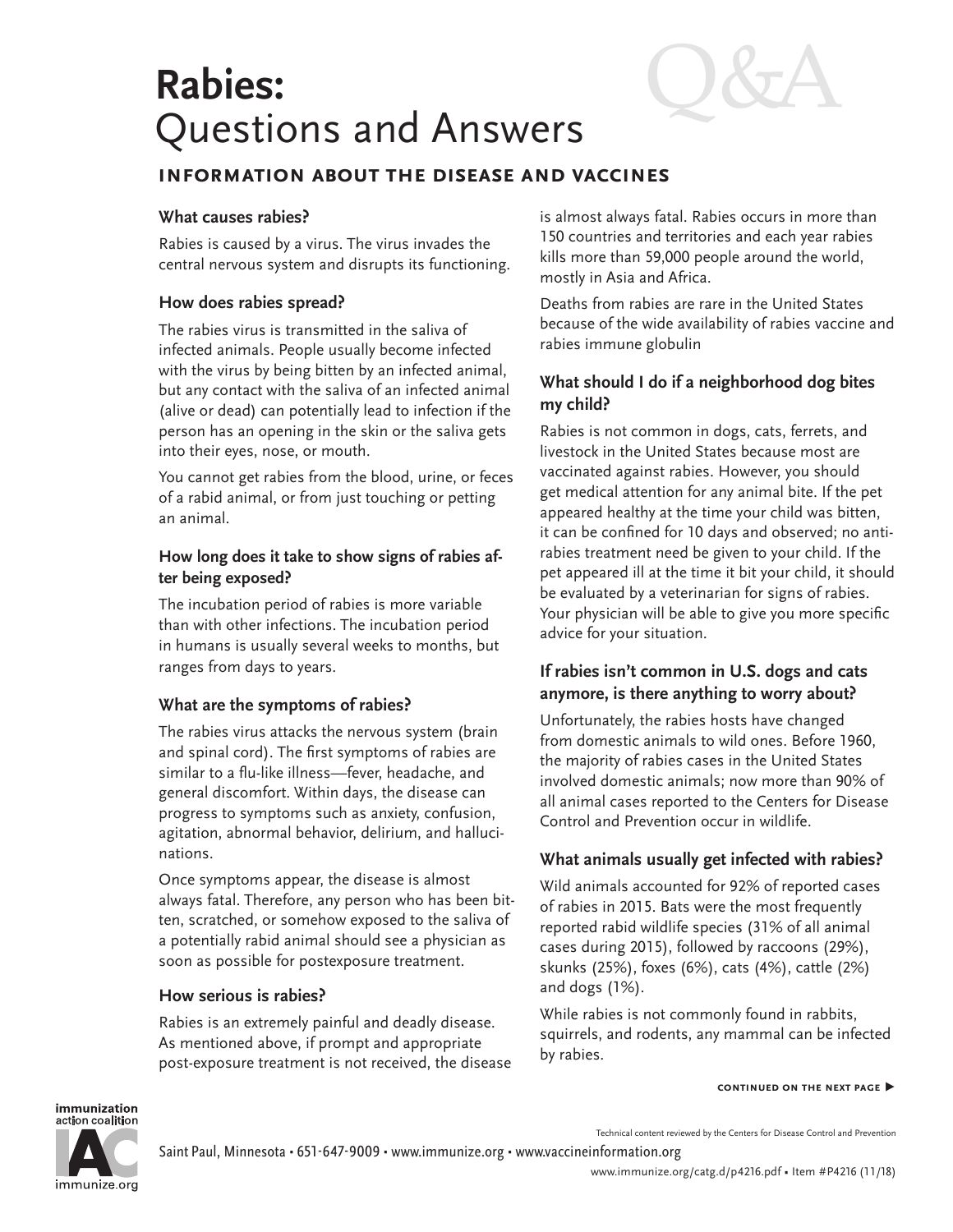# **On a camping trip we woke up to find a bat in our tent. Should we have been concerned?**

Yes. Because bats have small teeth and claws, it is possible to be bitten by a bat and not know it. Therefore, if you find you've been sleeping in the same room with a bat you should see a doctor as soon as possible. This also applies if a bat is found in a room with a child or a mentally impaired or intoxicated person.

The bat should be tested for rabies if possible. Call animal control or a wildlife conservation officer for help in capturing the bat if there is any question of exposure.

## **What should I do if I find a bat in my house?**

If you're sure no family members or pets have possibly been bitten by the bat, confine the bat to a room and leave one window open for the bat to exit. If the bat doesn't leave, call animal control for assistance or for advice in safely capturing the bat. Bats that are the easiest to approach and capture (unable to fly, etc.) are the most likely to have rabies, so it is best to never handle any bat.

#### **I've been bitten by a raccoon—what should I do?**

If you've been bitten or scratched by any animal, you should

- 1. Clean the area immediately with soap and water for at least 5 minutes.
- 2. See a health professional as soon as possible, ideally within 24–48 hours
- 3. Notify your state or local health department

# **How is rabies diagnosed?**

Rabies can be very difficult to diagnose. Laboratory tests can find rabies virus in the saliva, skin, or brain tissue of a patient; unfortunately, this is not possible until late in the disease when it is too late for treatment. Therefore, the physician or other health professional will most likely make a diagnosis based on the details of contact with a potentially infected

animal and the likelihood of rabies infection in that species in that geographical location. Diagnosis is easier if the animal involved is available for testing. If the biting animal is killed efforts should be made to preserve the head which will be tested for the presence of rabies virus in a laboratory.

#### **What does postexposure treatment involve?**

In the United States, postexposure treatment consists of one dose of immune globulin (a blood product containing antibodies to rabies virus) and a series of rabies vaccinations. More detailed information about the vaccine can be found on page 3.

The good news is that if postexposure treatment is given correctly and in time, it is 100% effective in preventing rabies disease.

# **Can you get rabies from another person?**

This has only occurred in a small number of cases after transplants (corneas, liver, kidneys) from an infected person. Stricter guidelines for acceptance of donor organs have been adopted as a result of these cases. In theory, infected humans could transmit rabies through a bite or other exposure, but no laboratory-confirmed cases of rabies occurring in this way have been reported.

## **How common is rabies in the United States?**

In 2015, all 50 states and Puerto Rico reported 5,508 cases of rabies in animals and 3 human cases to CDC. The total number of reported cases decreased by approximately 9.0% from those reported in 2014 (6,033 rabid animals and 1 human case).

In the last 100 years, the number of human deaths from rabies in the United States has fallen from 100 or more per year to an average of 2 or 3 per year. This decline is due to both the improved control and vaccination of domestic animals and to the development of effective postexposure treatment and vaccines. Although human deaths from rabies are now rare in the United States, an estimated 40,000 to 50,000 people come in contact with potentially rabid animals and receive postexposure prophylaxis each year.

**continued on the next page ▶**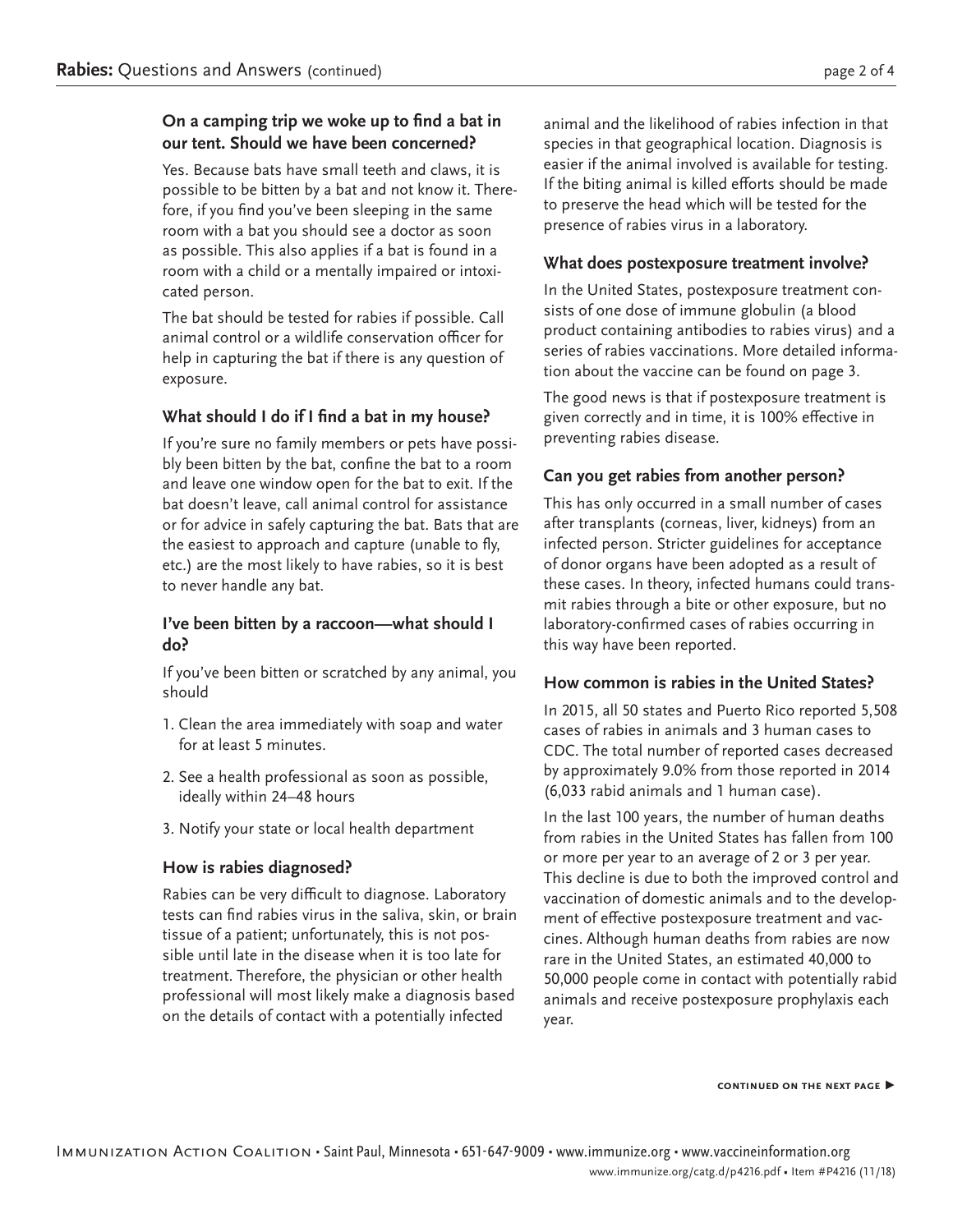#### **How common is rabies in the world?**

The rabies virus can be found everywhere except in some countries and territories of the developed world (e.g., Japan, New Zealand) and the developing world (e.g., Barbados, Fiji, Maldives, and Seychelles) and in parts of northern and southern continental Europe (e.g., Greece, Portugal, Sweden, Norway) and Latin America (e.g., Uruguay and Chile). In the United States, Western Europe, Canada, and much of Latin America, rabies has been nearly eliminated from domestic dogs, but still occurs in the wildlife population.

Rabies is a big problem in Asia, Africa, and Central and South America. Each year rabies kills more than 59,000 people and millions of animals worldwide. About 95% of human deaths occur in Asia and Africa.

Exposure to rabid dogs is the cause of over 90% of human rabies cases and over 99% of human deaths from rabies worldwide. Although vaccination of dogs and elimination of strays has been shown to effectively prevent most cases of human rabies, the cost of such a control program is beyond the reach of most developing countries.

## **How can I help prevent rabies in my pet and myself?**

- Vaccinate your pets (dogs, cats, ferrets) and livestock (sheep, cattle, horses) against rabies. Don't let your pets wander unsupervised. Spay or neuter your pets; pets that are fixed are less likely to leave home and become strays.
- Contact animal control to remove stray animals or animals acting sick or strange in your neighborhood.
- Never touch or approach unfamiliar animals, domestic or wild. Don't touch dead animals. Teach your children the same.
- Seal openings into your home (basement, porch, attic, and chimney openings) to prevent wild animals from gaining entrance.
- If you do get bitten by an animal, wash the wound with soap and water for at least five minutes and then seek medical care.

# **What kind of vaccine is the rabies vaccine?**

Although the two brands of vaccine available in the U.S. are prepared in different ways, both of them are made from inactivated, or killed, virus. Both types are considered equally safe and effective. The vaccine is given in the deltoid muscle as a series of 3–5 shots.

# **Who should get this vaccine?**

Rabies vaccine is recommended for

- Persons in high-risk occupational groups, such as veterinarians and their staff, animal handlers, rabies researchers, and certain laboratory workers
- Persons whose activities bring them in frequent contact with rabies virus or potentially rabid bats, raccoons, skunks, cats, dogs, or other species at risk for having rabies
- International travelers who are likely to come in contact with animals in areas where dog rabies is common, especially if they will have limited access to appropriate medical care

# **Can the vaccine protect you if you've already been exposed to rabies?**

Yes. The vaccine is only routinely recommended for persons in groups at high-risk of exposure. Vaccinating the entire population against a rare disease they are unlikely to ever encounter isn't practical, yet anyone could have an unexpected encounter with a bat or other potentially infected animal. Fortunately, because rabies usually has a long incubation period, the body has time to respond and develop antibodies to a vaccine given after an exposure.

#### **What does the postexposure treatment include?**

An exposed person who has never received any rabies vaccine will first receive a dose of rabies immune globulin (a blood product that contains antibodies against rabies), which gives immediate, short-term protection. This shot should be given in or near the wound area. They should also be given a series of rabies vaccinations. The first dose should be given as soon as possible after the exposure. Additional doses should be given on days three, seven, and 14 after the first shot. These shots should be given in the deltoid muscle of the arm.

#### **continued on the next page ▶**